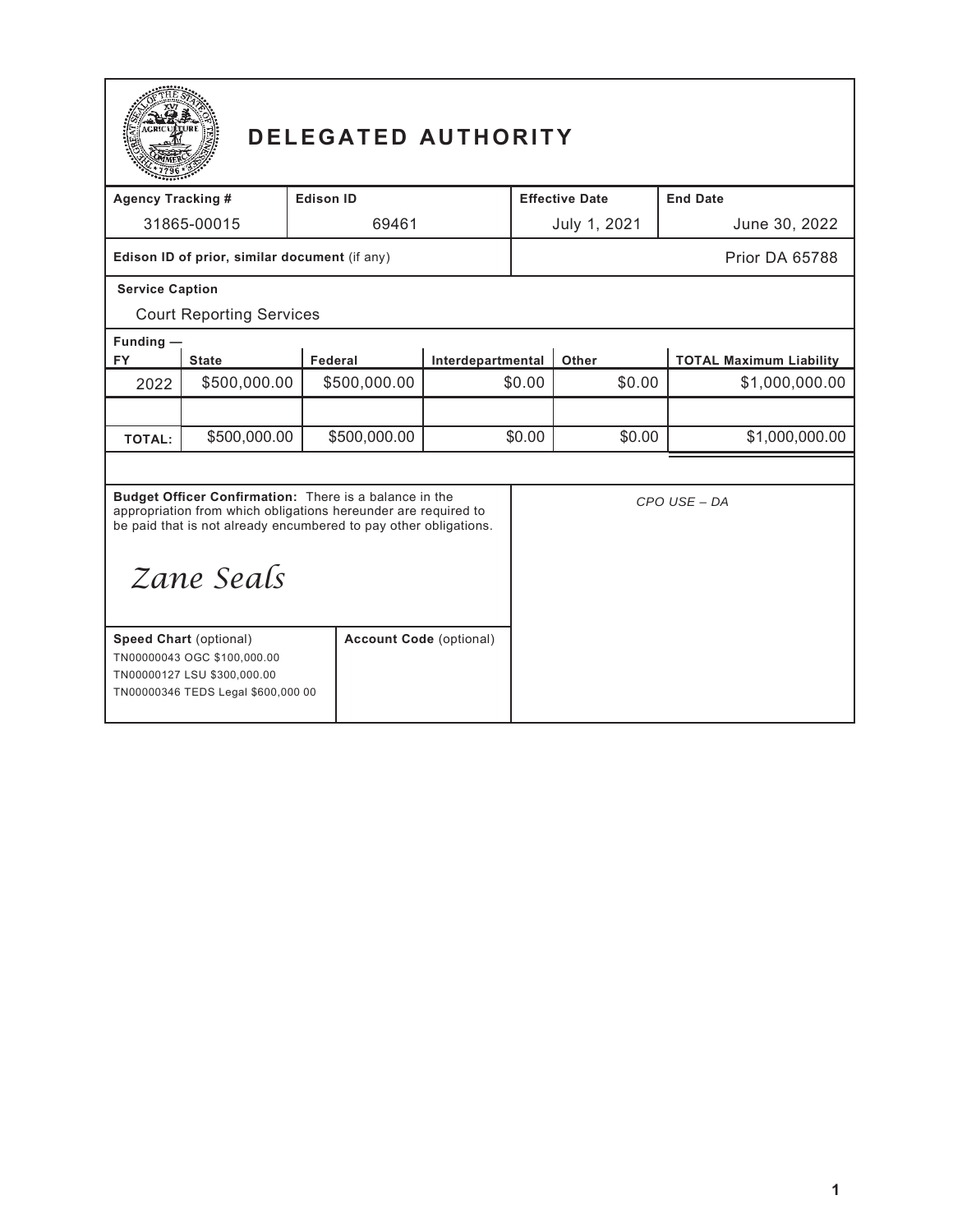## **DELEGATED AUTHORITY**

This Delegated Authority ("DA") application, if approved in accordance with Central Procurement Office ("CPO") rules, policies, and procedures, shall authorize the applicant state agency ("State Agency") to purchase goods or services or execute contracts for the specified program without individual, independent approval, PROVIDED THAT all purchases and executed contracts comply with CPO rules, policies and procedures, and are within the limits, guidelines, and conditions of this DA. All purchases under an approved DA shall be made using purchase orders in compliance with CPO Policy 2013-004, Section 4.3.2. Where a contract is required under Policy 2013-004, Section 4.3.2., the State Agency shall attach a copy of the proposed contract that will be used under the DA. If the proposed contract includes modifications or additions to the CPO's contract templates or models, the State Agency shall redline the modifications or additions and include the redlined document as an attachment. An approved RER is required when the proposed contract involves modifications or additions to a template.

| <b>Contracting Agency:</b> |                                                                                                                                                                                                                                                                                                                                                                                                                                                                                          | Department of Finance and Administration, Division of TennCare                                                                                                                                                                                                                                                           |                |  |  |
|----------------------------|------------------------------------------------------------------------------------------------------------------------------------------------------------------------------------------------------------------------------------------------------------------------------------------------------------------------------------------------------------------------------------------------------------------------------------------------------------------------------------------|--------------------------------------------------------------------------------------------------------------------------------------------------------------------------------------------------------------------------------------------------------------------------------------------------------------------------|----------------|--|--|
| <b>Subject Program:</b>    |                                                                                                                                                                                                                                                                                                                                                                                                                                                                                          | All Contracting Agency Programs needing Court Reporting<br><b>Services</b>                                                                                                                                                                                                                                               |                |  |  |
| А.                         | What is the purpose of this DA, and why is it necessary?                                                                                                                                                                                                                                                                                                                                                                                                                                 |                                                                                                                                                                                                                                                                                                                          |                |  |  |
|                            | This DA will permit the expedited, intermittent purchase of court reporting services as<br>needed within the limits specified herein. The need for court reporting services is<br>relatively sporadic, and the particular circumstances of the need (such as location of<br>service delivery) may be varied. It appears in the best interests of the state to meet<br>these service needs by means of flexible, short term, lower cost purchases as<br>opposed to one or more contracts. |                                                                                                                                                                                                                                                                                                                          |                |  |  |
| В.                         | approved RER.                                                                                                                                                                                                                                                                                                                                                                                                                                                                            | What is the Maximum Liability of the DA? The Maximum Liability<br>shall not exceed ten million dollars (\$10,000,000) without an                                                                                                                                                                                         | \$1,000,000.00 |  |  |
| C.                         | CPO Policy 2013-004, Section 4.3.2.                                                                                                                                                                                                                                                                                                                                                                                                                                                      | A purchase order is appropriate when the goods or services will be provided<br>within ninety (90) days or less or represent a single transaction, as provided in                                                                                                                                                         |                |  |  |
|                            | (\$5,000,000) without an approved RER.                                                                                                                                                                                                                                                                                                                                                                                                                                                   | What is the Maximum Liability of a purchase order to be submitted<br>or contract to be executed under this DA? The Maximum Liability<br>of a purchase order or contract shall not exceed five million dollars                                                                                                            | \$25,000.00    |  |  |
| D.                         |                                                                                                                                                                                                                                                                                                                                                                                                                                                                                          | What is the maximum number of individual contracts to be<br>executed under this DA? If the proposed number of contracts is<br>five (5) or fewer, provide a justification for why a DA is appropriate.                                                                                                                    | 30             |  |  |
| Е.                         | DG templates is obtained.                                                                                                                                                                                                                                                                                                                                                                                                                                                                | What is the maximum term of an individual contract to be executed<br><b>under this DA?</b> The term of any individual contract cannot extend beyond the<br>approved DA's end date. An approved DA may remain in force and effect for up<br>to twelve (12) months unless an approved Rule Exception Request for the DA or | 90-Days        |  |  |
| F.                         | Under CPO Policy 2013-004, Section 4.3.2, a purchase order is appropriate when goods or services will be<br>provided within ninety (90) days or less. The State Agency certification for contracts is in Section G.                                                                                                                                                                                                                                                                      |                                                                                                                                                                                                                                                                                                                          |                |  |  |
|                            | <b>State Agency certification for purchases:</b>                                                                                                                                                                                                                                                                                                                                                                                                                                         |                                                                                                                                                                                                                                                                                                                          |                |  |  |
|                            | The requesting State Agency certifies that each of the following is true and applicable:<br>1.                                                                                                                                                                                                                                                                                                                                                                                           |                                                                                                                                                                                                                                                                                                                          |                |  |  |
|                            | The need for goods or services is sporadic, and an advance determination of the<br>a)<br>volume, delivery, or exact costs of goods or services needed is not possible;                                                                                                                                                                                                                                                                                                                   |                                                                                                                                                                                                                                                                                                                          |                |  |  |
|                            | b)                                                                                                                                                                                                                                                                                                                                                                                                                                                                                       | It is impractical to award one or more fee-for-service contracts for the category of<br>goods or services needed with compensation based upon unit or milestone rates;                                                                                                                                                   |                |  |  |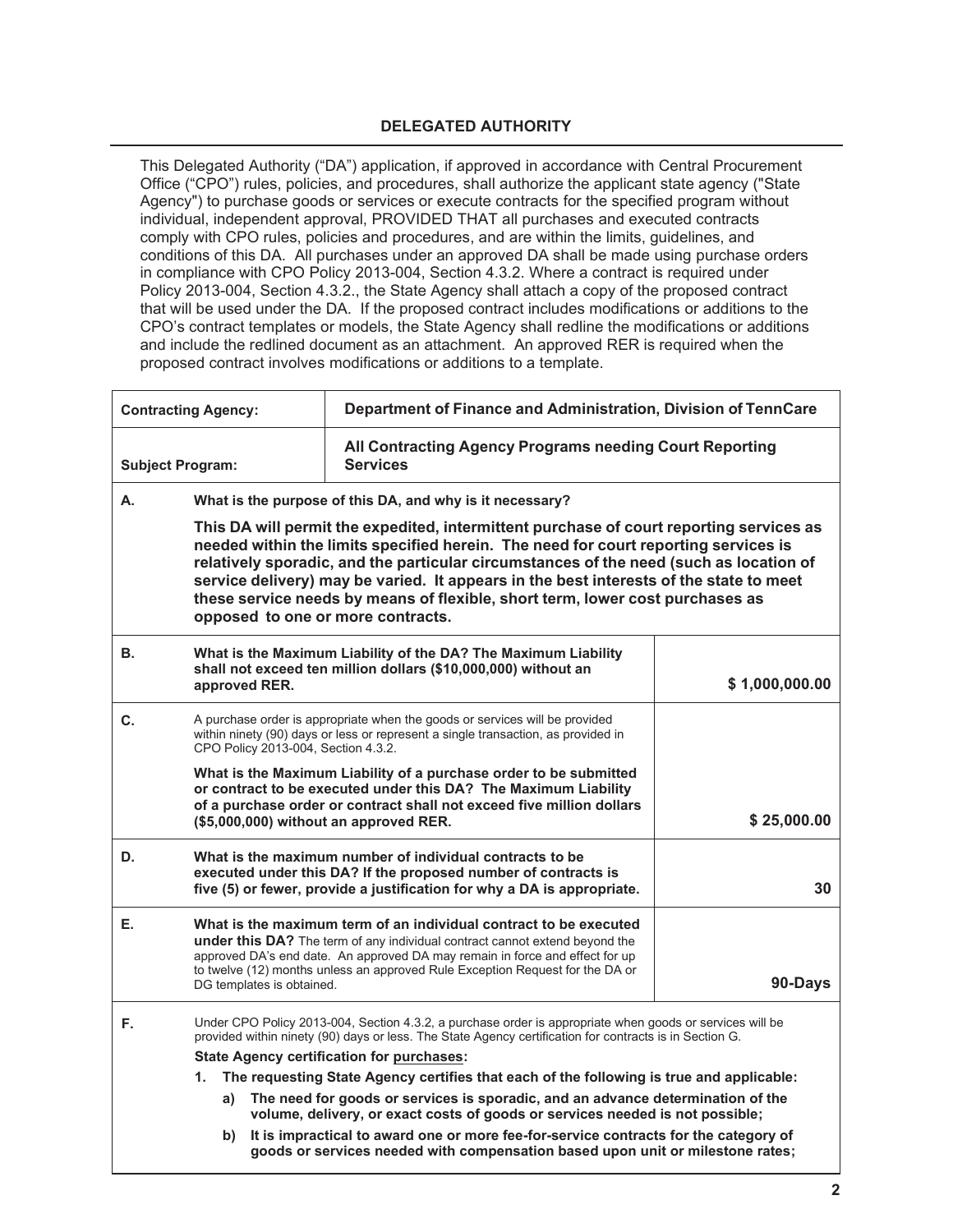|    |    |                                                                                                                                                     | c) The program needs and general categories of goods or services are such that                                                                                                                                                                              |  |  |
|----|----|-----------------------------------------------------------------------------------------------------------------------------------------------------|-------------------------------------------------------------------------------------------------------------------------------------------------------------------------------------------------------------------------------------------------------------|--|--|
|    |    |                                                                                                                                                     | adequate guidelines can be developed to direct the State Agency in competitively<br>making each purchase;                                                                                                                                                   |  |  |
|    |    | d)                                                                                                                                                  | All goods or services purchased can be delivered or performed in ninety (90) days<br>or fewer or represent a single transaction, as provided in CPO Policy 2013-004,<br><b>Section 4.3.2;</b>                                                               |  |  |
|    |    | e)                                                                                                                                                  | The procurement terms, conditions, and criteria to be followed by the agency in<br>making each purchase will be of such uniformity that the Central Procurement<br>Office's individual, independent, and prior approval of each purchase is<br>unnecessary: |  |  |
|    |    | f)                                                                                                                                                  | The purchases involved will be of such uniformity, volume, and pressing need that<br>the individual approval of each purchase by the Central Procurement Office is<br>impractical; and                                                                      |  |  |
|    |    |                                                                                                                                                     | g) The State Agency staff has made appropriate and justified inquiries and assured<br>the validity and justification of the maximum amounts in this DA application.                                                                                         |  |  |
|    |    |                                                                                                                                                     | 2. The summary cover sheet correctly records the requested delegated authority period in<br>which every purchase must be made. Delivery may occur after the period.                                                                                         |  |  |
|    | 3. | The State Agency will limit purchases to the goods or services and associated<br>maximum payment rates for each line item detailed in Attachment 1. |                                                                                                                                                                                                                                                             |  |  |
|    | 4. |                                                                                                                                                     | The State Agency shall make each purchase:                                                                                                                                                                                                                  |  |  |
|    |    | a)                                                                                                                                                  | In strict accordance with the pre-defined, competitive process detailed in<br>Attachment 3; and                                                                                                                                                             |  |  |
|    |    | b)                                                                                                                                                  | Using the purchase order document designated by the Central Procurement Office.                                                                                                                                                                             |  |  |
|    | 5. |                                                                                                                                                     | The State Agency shall ensure that every purchase made under the DA:                                                                                                                                                                                        |  |  |
|    |    | a)                                                                                                                                                  | Has sufficient funds budgeted and available:                                                                                                                                                                                                                |  |  |
|    |    | b)                                                                                                                                                  | Complies with: Tennessee laws and regulations; Central Procurement Office rules,<br>policies and procedures; program rules, policies and procedures; and any federal<br>laws, rules, regulations, or requirements;                                          |  |  |
|    |    | C)                                                                                                                                                  | Creates a "contractor" relationship as defined in the US O.M.B.'s Uniform<br>Administrative Requirements, Cost Principles, and Audit Requirements for Federal<br>Awards;                                                                                    |  |  |
|    |    |                                                                                                                                                     | d) Shall not create an employer/employee relationship as prohibited by Tenn. R. &<br>Regs. § 0690-03-01-.17;                                                                                                                                                |  |  |
|    |    |                                                                                                                                                     | e) Shall not involve the procurement of goods, materials, supplies, equipment, or<br>services EXCEPT as provided in this DA; and                                                                                                                            |  |  |
|    |    | f)                                                                                                                                                  | Shall not provide for the payment of any amount directly or indirectly to an<br>employee or official of the state of Tennessee.                                                                                                                             |  |  |
|    | 6. |                                                                                                                                                     | The State Agency will require the following documentation prior to payment for any<br>purchase:                                                                                                                                                             |  |  |
|    |    |                                                                                                                                                     | a) a copy of the CPO's designated purchase order document signed by the State<br>Agency and the Vendor; and                                                                                                                                                 |  |  |
|    |    |                                                                                                                                                     | b) A certification that the contractor selection process detailed in Attachment 3 was<br>followed and the requested goods or services were delivered and accepted.                                                                                          |  |  |
|    | 7. |                                                                                                                                                     | The State Agency shall retain records to document that all purchases have been made<br>in accordance with the limits, guidelines, and conditions specified in this DA.                                                                                      |  |  |
|    | 8. |                                                                                                                                                     | The State Agency shall provide all such reports and information relating to the<br>purchases made under the approved DA as may be requested by state officials.                                                                                             |  |  |
| G. |    |                                                                                                                                                     | Under CPO Policy 2013-004, Section 4.3.2, a contract shall be executed if goods or services cannot be provided<br>within ninety (90) days.                                                                                                                  |  |  |
|    |    |                                                                                                                                                     | <b>State Agency certification for contracts:</b>                                                                                                                                                                                                            |  |  |
|    | 1. |                                                                                                                                                     | The requesting State Agency certifies that each of the following is true and applicable:                                                                                                                                                                    |  |  |
|    |    | a)                                                                                                                                                  | The program needs and general categories of services are such that adequate<br>guidelines can be developed to direct the State Agency in competitively executing a<br>number of similar contracts;                                                          |  |  |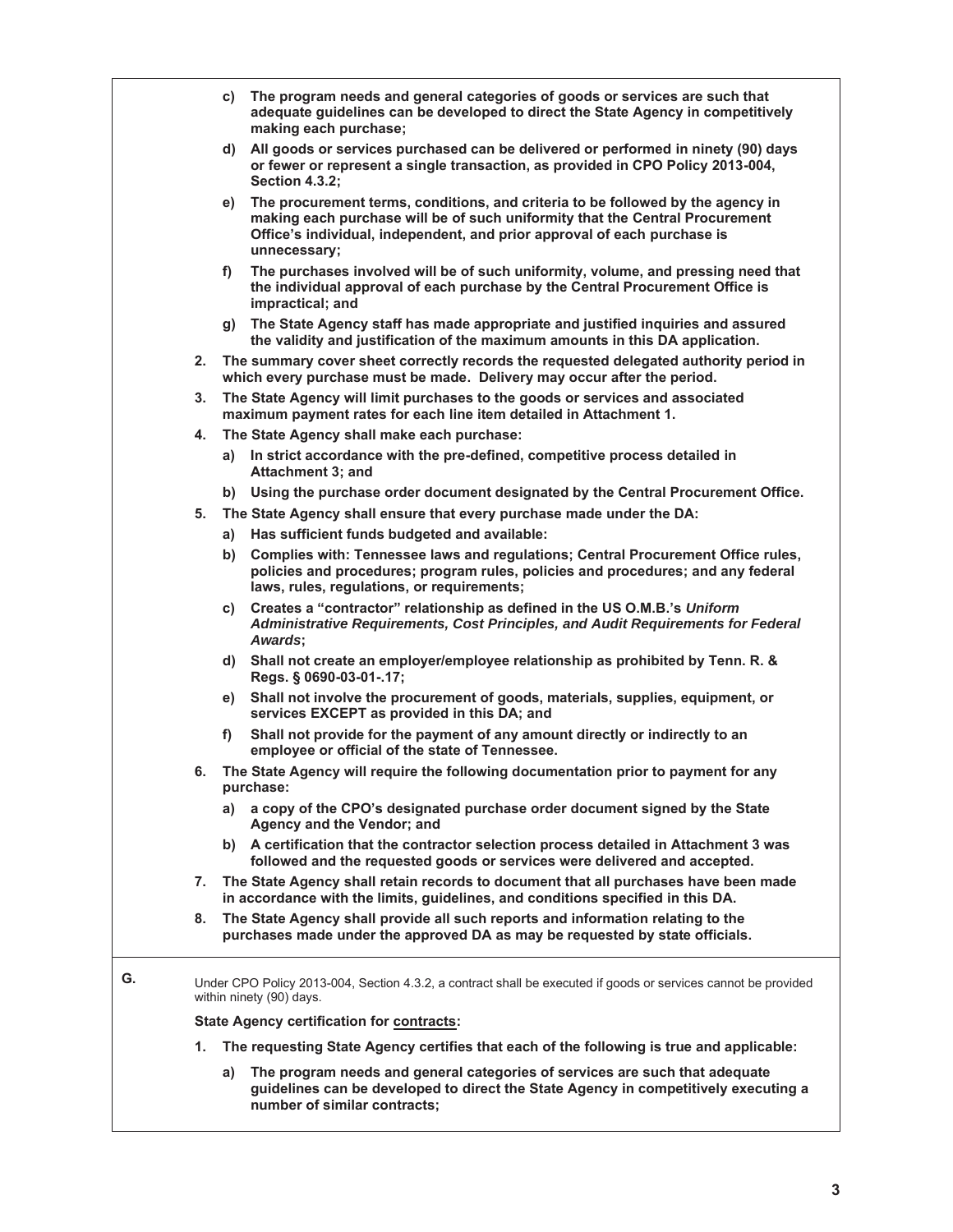|                                                                                                                                                                                                                                                                                                   |                                                                                                                                                                                                                                                                                                                                                                                                                                                                                                                                                             |                                                                                                                                                                           | b) The individual contracts involved will be of such uniformity and standardization of                                                                                                                      |  |
|---------------------------------------------------------------------------------------------------------------------------------------------------------------------------------------------------------------------------------------------------------------------------------------------------|-------------------------------------------------------------------------------------------------------------------------------------------------------------------------------------------------------------------------------------------------------------------------------------------------------------------------------------------------------------------------------------------------------------------------------------------------------------------------------------------------------------------------------------------------------------|---------------------------------------------------------------------------------------------------------------------------------------------------------------------------|-------------------------------------------------------------------------------------------------------------------------------------------------------------------------------------------------------------|--|
|                                                                                                                                                                                                                                                                                                   | processes, procedures, and contract terms that individual, independent, and prior<br>approval is unnecessary and impractical; and                                                                                                                                                                                                                                                                                                                                                                                                                           |                                                                                                                                                                           |                                                                                                                                                                                                             |  |
|                                                                                                                                                                                                                                                                                                   |                                                                                                                                                                                                                                                                                                                                                                                                                                                                                                                                                             | in Central Procurement Office Policy 2013-007.                                                                                                                            | c) All individual contracts executed will create a "contractor" relationship as defined                                                                                                                     |  |
| 2.                                                                                                                                                                                                                                                                                                |                                                                                                                                                                                                                                                                                                                                                                                                                                                                                                                                                             | which every contract must begin.                                                                                                                                          | The summary cover sheet correctly records the requested delegated authority period in                                                                                                                       |  |
| 3.                                                                                                                                                                                                                                                                                                | The State Agency will draft each contract either with the exact scope of services<br>("Scope") detailed in Attachment 2 or using a combination of the provisions detailed in<br>Attachment 2. In no event shall the Scope contain provisions that do not appear in<br>Attachment 2. The State agency will draft each contract in compliance with the<br>appropriate contract templates and models in effect at the time that each contract is<br>drafted. Each contract must include a completed summary cover sheet attached at the<br>front of each copy. |                                                                                                                                                                           |                                                                                                                                                                                                             |  |
|                                                                                                                                                                                                                                                                                                   | The State Agency will select contractors in strict accordance with the pre-defined,<br>4.<br>competitive process detailed in Attachment 3.                                                                                                                                                                                                                                                                                                                                                                                                                  |                                                                                                                                                                           |                                                                                                                                                                                                             |  |
| 5.                                                                                                                                                                                                                                                                                                |                                                                                                                                                                                                                                                                                                                                                                                                                                                                                                                                                             | The State Agency will ensure that every contract entered into under this DA:                                                                                              |                                                                                                                                                                                                             |  |
|                                                                                                                                                                                                                                                                                                   | a)                                                                                                                                                                                                                                                                                                                                                                                                                                                                                                                                                          | Has sufficient funds budgeted and available;                                                                                                                              |                                                                                                                                                                                                             |  |
|                                                                                                                                                                                                                                                                                                   |                                                                                                                                                                                                                                                                                                                                                                                                                                                                                                                                                             | regulations, and requirements;                                                                                                                                            | b) Complies with: Tennessee laws and regulations; Central Procurement Office rules<br>and policies; program policies, rules, and regulations; and any federal laws, rules,                                  |  |
|                                                                                                                                                                                                                                                                                                   |                                                                                                                                                                                                                                                                                                                                                                                                                                                                                                                                                             | c) Shall not create an employer/employee relationship as prohibited by Tenn. R. &<br>Regs. § 0690-03-01-.17;                                                              |                                                                                                                                                                                                             |  |
|                                                                                                                                                                                                                                                                                                   |                                                                                                                                                                                                                                                                                                                                                                                                                                                                                                                                                             | provided in this DA; and                                                                                                                                                  | d) Shall not procure goods, materials, supplies, equipment, or services EXCEPT as                                                                                                                           |  |
|                                                                                                                                                                                                                                                                                                   |                                                                                                                                                                                                                                                                                                                                                                                                                                                                                                                                                             | e) Shall not provide for the payment of any amount directly or indirectly to an<br>employee or official of the State.                                                     |                                                                                                                                                                                                             |  |
| 6.                                                                                                                                                                                                                                                                                                |                                                                                                                                                                                                                                                                                                                                                                                                                                                                                                                                                             | The State Agency will retain records to document that every contract has been<br>executed in accordance with the limits, guidelines, and conditions specified in this DA. |                                                                                                                                                                                                             |  |
| 7.                                                                                                                                                                                                                                                                                                | The State Agency will provide all such reports and information relating to the executed<br>contracts under this DA as may be requested by state officials.                                                                                                                                                                                                                                                                                                                                                                                                  |                                                                                                                                                                           |                                                                                                                                                                                                             |  |
|                                                                                                                                                                                                                                                                                                   | The State Agency shall attach a copy of the proposed contract(s) that will be used<br>8.<br>under the DA. If the proposed contract or contracts include modifications or additions<br>to contract templates or models, redline the modifications or additions in the<br>attachment(s) and include an approved Rule Exception Request ("RER").                                                                                                                                                                                                               |                                                                                                                                                                           |                                                                                                                                                                                                             |  |
| IN WITNESS WHEREOF, and by signature below, I certify that all information in this<br>DA is, to the best of my knowledge, accurate and represents the limits, guidelines,<br>conditions, and procedures that the State Agency shall follow in making each<br>purchase or executing each contract. |                                                                                                                                                                                                                                                                                                                                                                                                                                                                                                                                                             |                                                                                                                                                                           |                                                                                                                                                                                                             |  |
|                                                                                                                                                                                                                                                                                                   |                                                                                                                                                                                                                                                                                                                                                                                                                                                                                                                                                             | <b>BUTCH ELEY, COMMISSIONER</b>                                                                                                                                           | Digitally signed by Butch Eley<br><b>Butch</b><br>DN: cn=Butch Eley, o=Finance &<br>Administration,<br>ou=Commissoner,<br><b>Eley</b><br>email=butch.eley@tn.gov, c=US<br>Date: 2021.02.24 16:38:22 -06'00' |  |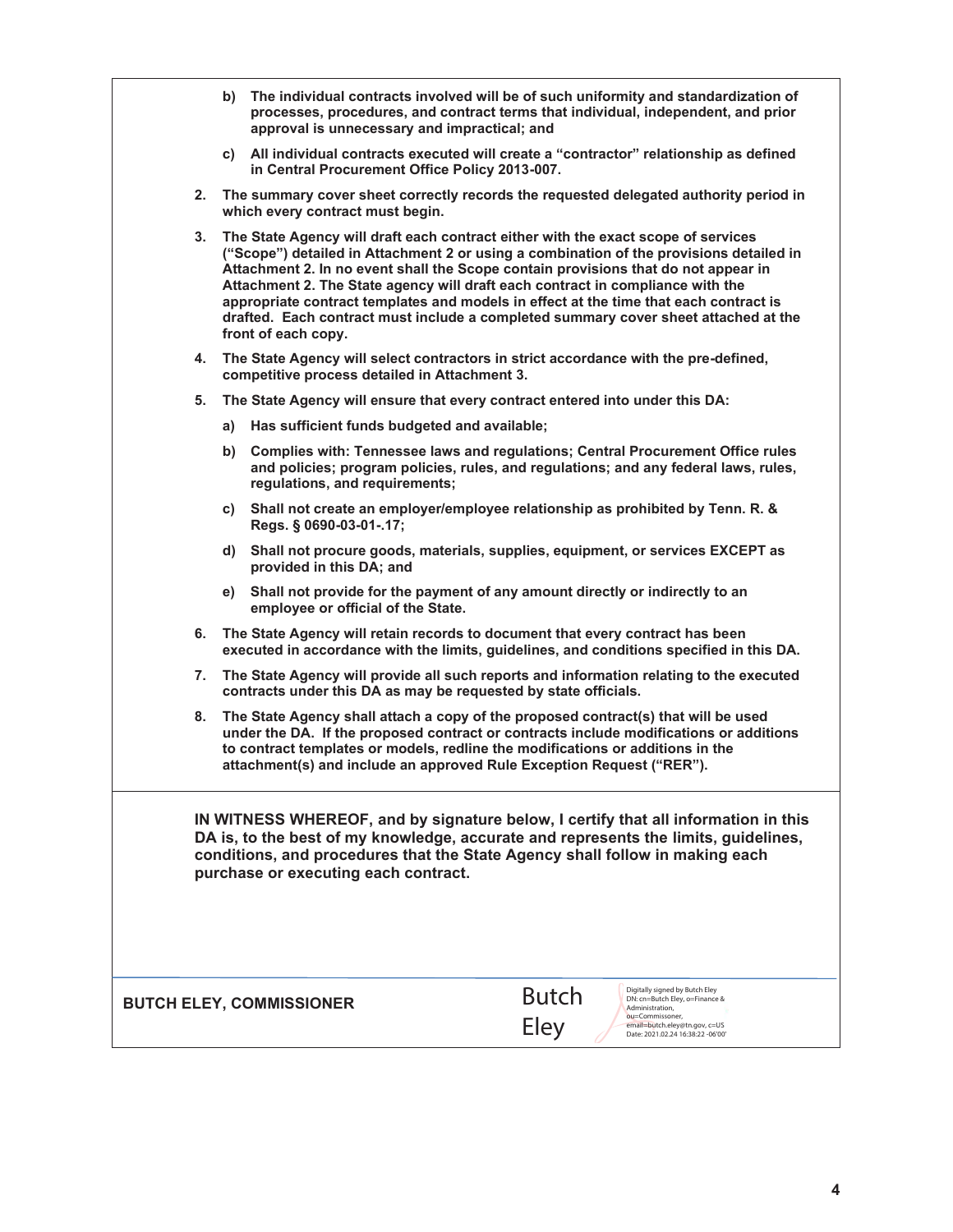# **AUTHORIZED PURCHASE OF GOODS OR SERVICES & MAXIMUM RATE SCHEDULE**

**The rates below are maximum rates allowed, NOT standard or set rates (unless based upon federal government or TennCare set rates). The State Agency is encouraged to buy goods or services at lower rates than those below. All purchases under this DA shall comply with the vendor selection procedures specified in Attachment 3.** 

| <b>Good or Service</b>                                                                                                                                                                                  | <b>Maximum Rate</b>                                                                                                                                                                                                                                                                                                                                                                                                                                                                                                                                                                                                            |  |  |
|---------------------------------------------------------------------------------------------------------------------------------------------------------------------------------------------------------|--------------------------------------------------------------------------------------------------------------------------------------------------------------------------------------------------------------------------------------------------------------------------------------------------------------------------------------------------------------------------------------------------------------------------------------------------------------------------------------------------------------------------------------------------------------------------------------------------------------------------------|--|--|
| <b>Travel Compensation/Reimbursement</b><br>(relating to authorized service delivery)                                                                                                                   | This Delegated Authority shall NOT authorize<br>payment or reimbursement of a contractor's<br>travel expenses to the site where goods are<br>delivered or services are provided. If the<br>State requires that the contractor travel<br>somewhere other than the site where goods<br>are delivered or services are performed,<br>reimbursement shall be subject to amounts<br>and limitations specified in the current "State<br><b>Comprehensive Travel Regulations." Only</b><br>necessary expenses incurred away from and<br>back to the site where goods are delivered or<br>services are performed shall be reimbursable. |  |  |
|                                                                                                                                                                                                         | Note: This does NOT apply to any travel<br>reimbursements paid to state clients (which<br>may be provided for in this schedule).                                                                                                                                                                                                                                                                                                                                                                                                                                                                                               |  |  |
| <b>Court Reporter Service</b>                                                                                                                                                                           | \$80.00 per hour                                                                                                                                                                                                                                                                                                                                                                                                                                                                                                                                                                                                               |  |  |
| <b>Overtime On-Site Court Reporter Service</b><br>(hourly compensation ONLY for the period of service<br>exceeding 8 hours in one day - payable in addition to<br>the Full Day rate only as applicable) | \$45.00 per hour                                                                                                                                                                                                                                                                                                                                                                                                                                                                                                                                                                                                               |  |  |
| <b>Original Paper Transcript</b><br>(from on-site service or state-provided audio recording)<br>- Regular Delivery (more than 3 days)                                                                   | \$5.00 per page                                                                                                                                                                                                                                                                                                                                                                                                                                                                                                                                                                                                                |  |  |
| <b>Additional Paper Transcript Copy</b><br>(from on-site service or state-provided audio recording)<br>- Regular Delivery (more than 3 days)                                                            | \$4.00 per page                                                                                                                                                                                                                                                                                                                                                                                                                                                                                                                                                                                                                |  |  |
| <b>Original Paper Transcript</b><br>(from on-site service or state-provided audio recording)<br>- Expedited Delivery (2-3 days)                                                                         | \$8.00 per page                                                                                                                                                                                                                                                                                                                                                                                                                                                                                                                                                                                                                |  |  |
| <b>Additional Paper Transcript Copy</b><br>(from on-site service or state-provided audio recording)<br>- Expedited Delivery (2-3 days)                                                                  | \$4.00 per page                                                                                                                                                                                                                                                                                                                                                                                                                                                                                                                                                                                                                |  |  |
| <b>Original Paper Transcript</b><br>(from on-site service or state-provided audio recording)<br>- Next Day Delivery                                                                                     | \$10.00 per page                                                                                                                                                                                                                                                                                                                                                                                                                                                                                                                                                                                                               |  |  |
| <b>Additional Paper Transcript Copy</b><br>(from onsite service or state-provided audio recording)<br>- Next Day Delivery                                                                               | \$4.00 per page                                                                                                                                                                                                                                                                                                                                                                                                                                                                                                                                                                                                                |  |  |
| <b>Transcript - Electronic Transmission</b>                                                                                                                                                             | \$25.00 per completed transmission                                                                                                                                                                                                                                                                                                                                                                                                                                                                                                                                                                                             |  |  |

**ATTACHMENT 2**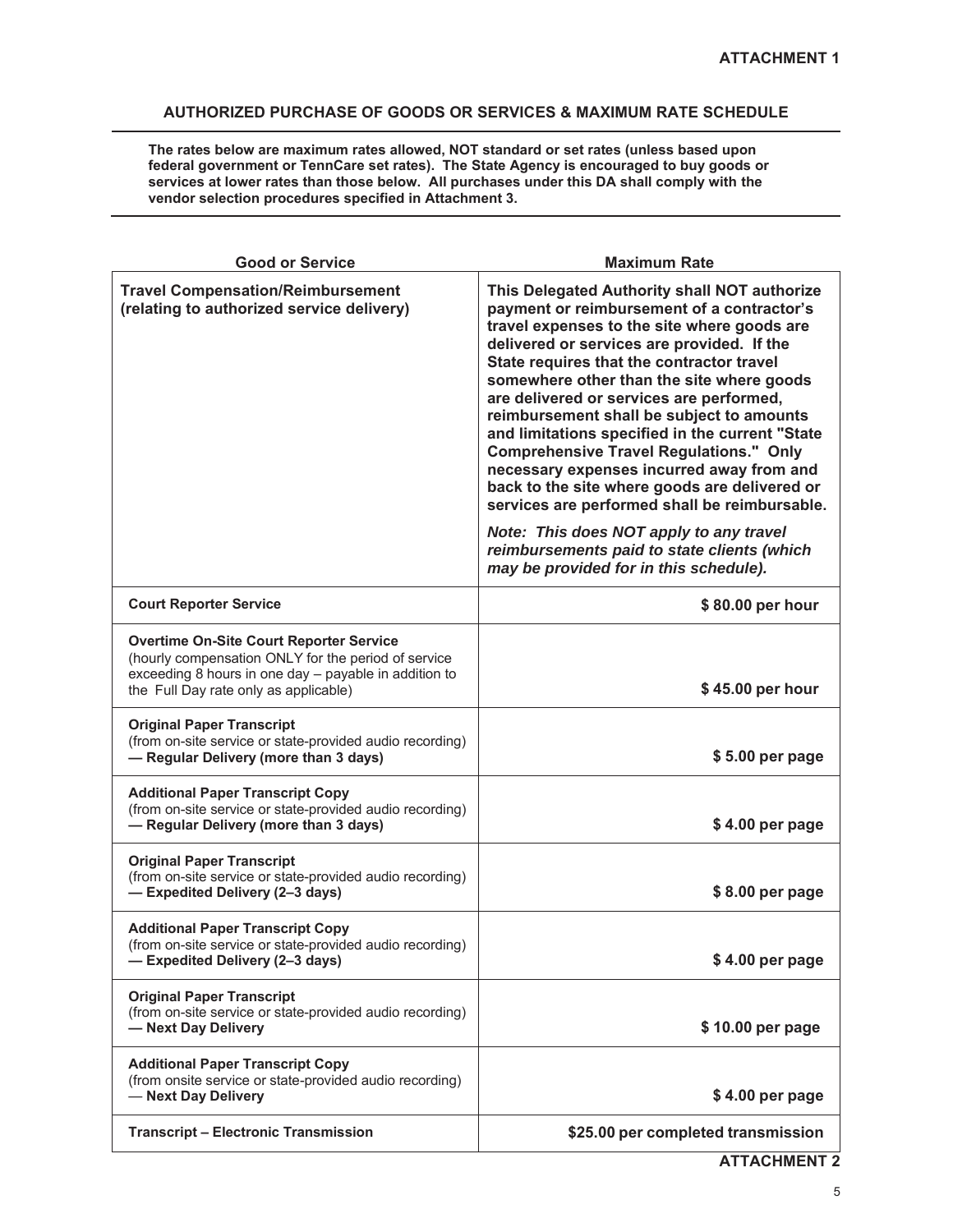### **CONTRACT SCOPE OF SERVICES TEXT**

**Insert the scope of services ("Scope") that will be used in executed contracts or identify all provisions that will possibly appear in the Scope. If all contracts will contain the same Scope, note that below and include the Scope in the pro forma contract attached to the DA application. There is no need to provide the Scope in this Attachment and in the pro forma contract. If there will be a menu of scopes, identify all provisions that will possibly appear in the Scope in this Attachment. Then leave the Scope and Section C.3.b of the pro forma contract blank.** 

**The Scope describes the services and deliverables that contractors must provide. It must specify all associated functional and technical requirements. The State Agency may include payment terms outside of Section C with an approved Rule Exception Request.** 

**The State Agency head or designee signifies by signing this DA that all information in this DA is, to the best of his or her knowledge, accurate and represents the limits, guidelines, conditions, and procedures that the State Agency shall follow in executing each contract.** 

| <b>Scope (Contract section A)</b> | <b>Cost (Contract section C.3.b)</b> |
|-----------------------------------|--------------------------------------|
| See Attachment 1                  | See Attachment 1                     |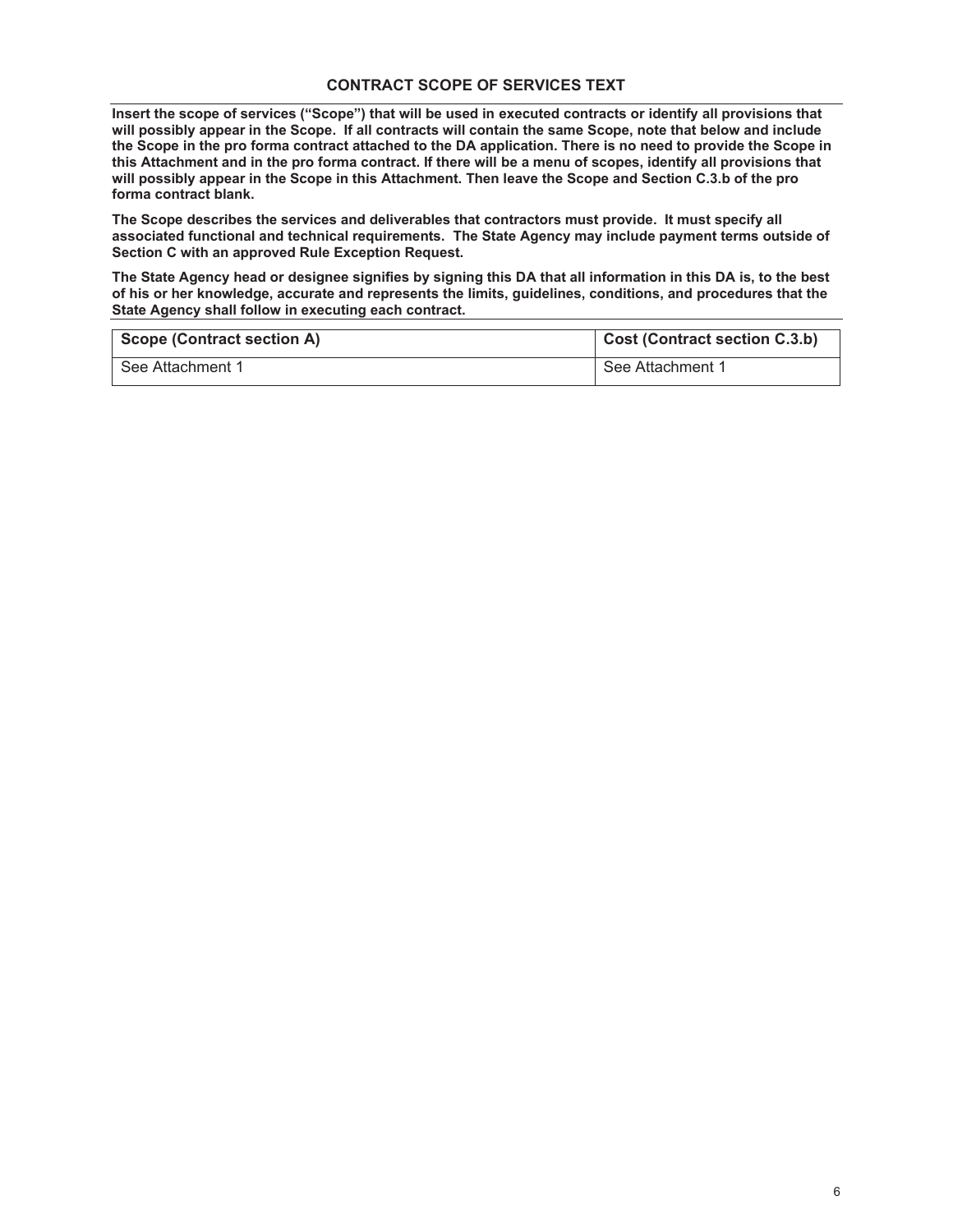### **PRE-DEFINED VENDOR OR CONTRACTOR SELECTION PROCESS AND CONTRACT MAXIMUM LIABILITY AMOUNT DETERMINATION PROCESS**

**The State Agency shall select vendors or contractors in strict accordance with the pre-defined, competitive or otherwise approved process described below. Any selection process authorized by CPO rules, policies, or manuals is acceptable, though some processes will require additional documentation or approvals. The State Agency shall retain records to show the basis of each purchase made or each contract executed under this Delegated Authority, including documentation that each purchase or contract was made in accordance with the processes below.** 

**Either before or upon each service need, staff will identify vendors appearing capable of delivering the required service using any available resource including contractors registered with the state, local directories,** *et cetera***. (If a "vendor list" or "regional vendor lists" are established, staff will add vendors upon request as well as review the marketplace and update the list(s) at least every six (6) months.)**

**Upon a specific service need, staff will seek bids by randomly contacting potential vendors. Each vendor contact will communicate a complete description of the exact service required as well as collect information about the vendor's qualifications, willingness, availability, and offer (bid) to provide the requisite service. The means of collecting vendor information and offers (and the form–** *e.g.***, unit rates– required) will be uniform such that a direct comparison is possible. Staff will determine whether the vendor appears, at least, minimally qualified to deliver the service (in full consideration of any prior experience with the vendor) and document in writing each vendor that is not deemed minimally qualified and the reasons therefore.**

**Staff will continue randomly contacting vendors until bids are received from at least three (3) vendors found qualified, willing, and able to deliver the required service. Staff will purchase from the vendor offering the lowest cost to the state for the service. If two or more offers indicate equal, lowest cost, TennCare will follow CPO Tie Breaking procedures as outlined in the Procurement Manual.**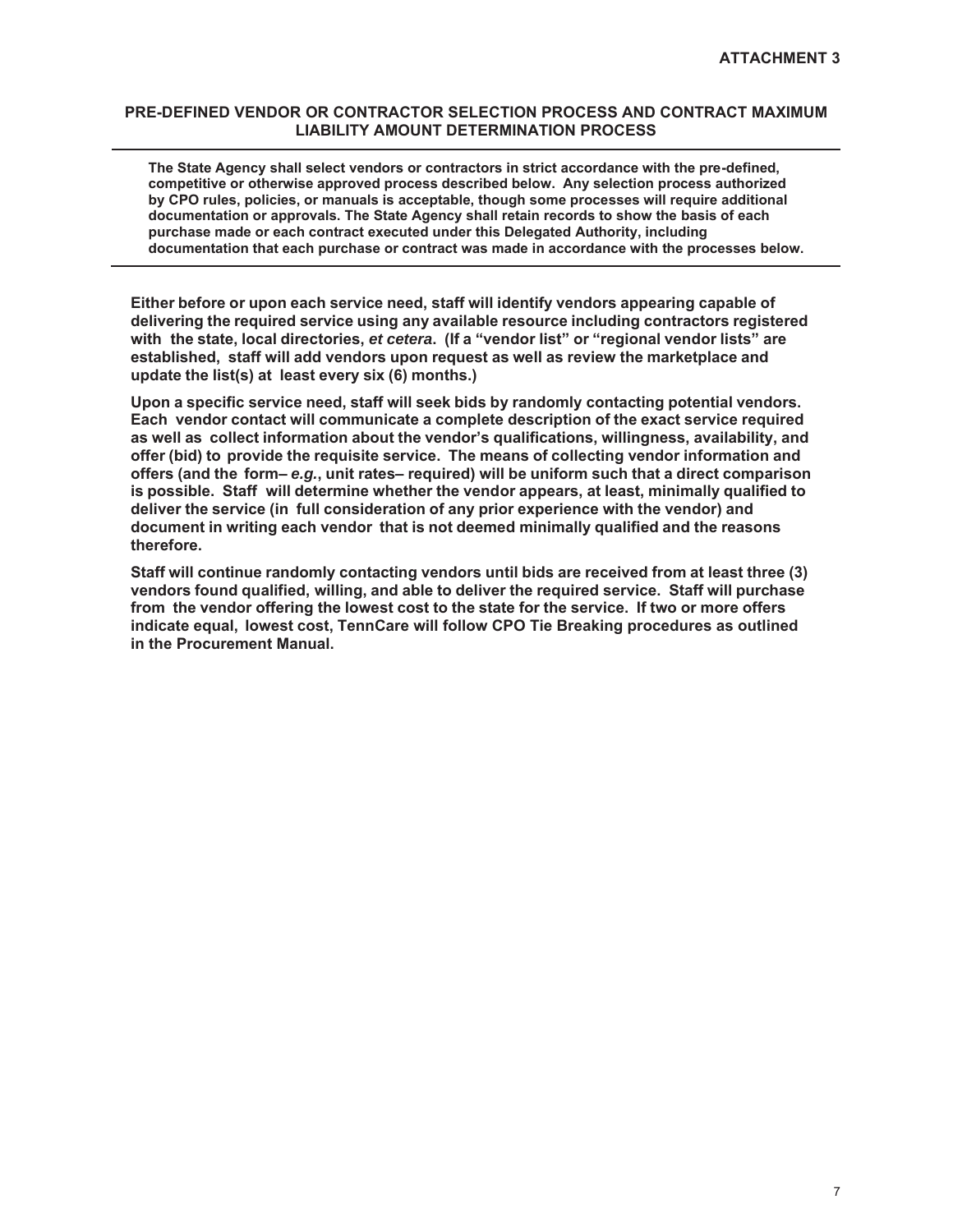Procurement professionals should complete form fields and follow, replace, or otherwise address red instructional text (e.g., State Agency Name, amount, will/will not) as indicated and with conforming font and color. This paragraph should be deleted before attaching the terms and conditions document the purchase order.

# **Terms and Conditions**

# **A. Standard Terms and Conditions**

1. Total Purchase Order Amount. In no event shall the liability of the State under this Purchase Order exceed the Total Purchase Order Amount.

2. Inspection and Acceptance. The State shall have the right to inspect all goods or services provided by Vendor under this Purchase Order. If, upon inspection, the State determines that the goods or services are defective, the State shall notify Vendor, and Vendor shall re-deliver the goods or provide the services at no additional cost to the State. If after a period of thirty (30) days following delivery of goods or performance of services the State does not provide a notice of any defects, the goods or services shall be deemed to have been accepted by the State.

3. Modification, Amendment or Change Order. This Purchase Order may be modified only by a written amendment or change order signed by the State and the Vendor.

4. Limitation of Liability. The State shall have no liability except as specifically provided in this Purchase Order. In no event shall the State be liable to the Vendor or any other party for any lost revenues, lost profits, loss of business, decrease in the value of any securities or cash position, time, money, goodwill, or any indirect, special, incidental, punitive, exemplary or consequential damages of any nature, whether based on warranty, contract, statute, regulation, tort (including but not limited to negligence), or any other legal theory that may arise. The State's total liability under this Purchase Order or otherwise shall under no circumstances exceed the Total Purchase Order Amount.

5. Limitation of Vendor's Liability. The Vendor's liability for all claims arising under this Purchase Order shall be limited to an amount equal to two (2) times the Total Purchase Order Amount. In no event shall this Section limit the Vendor's liability for intentional torts, criminal acts, fraudulent conduct, or omissions that result in personal injuries or death.

6. Termination for Convenience. The State shall have the right to immediately terminate this Purchase Order, without cause and for any reason, upon written notice to the Vendor, delivered by mail or electronic means. The State's notice of termination is effective upon the State's issuance.

7. Subject to Funds Availability. The State's payment of this Purchase Order is subject to the appropriation and availability of State or federal funds. In the event that funds are not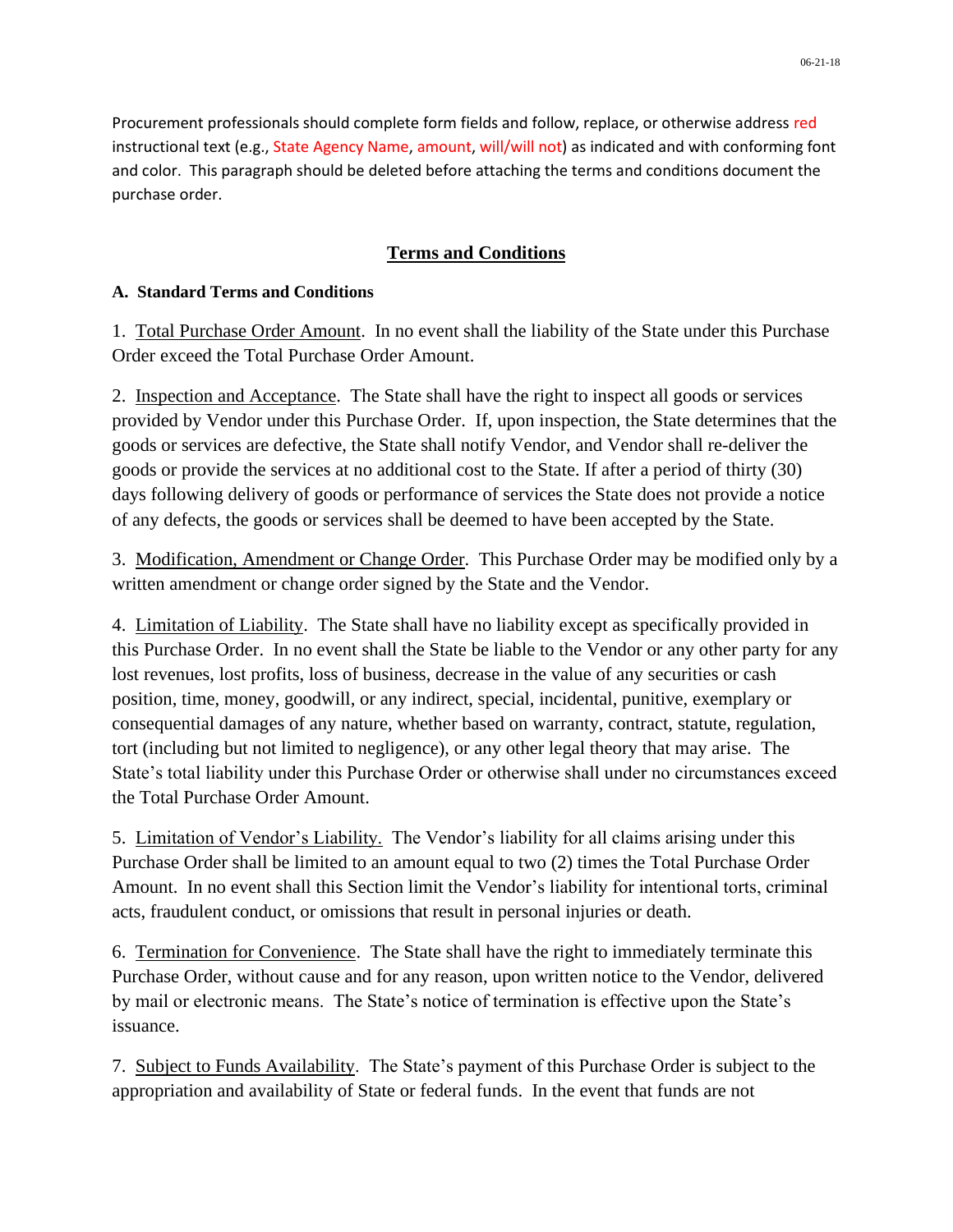appropriated or are otherwise unavailable, the State reserves the right to terminate this Purchase Order, effective immediately, upon written notice to the Vendor. If the State terminates this Purchase Order due to lack of funds availability, the Vendor shall be entitled to compensation for all conforming goods requested and accepted by the State and for all satisfactory and authorized services completed as of the termination date.

8. Payment of Purchase Order. A payment by the State shall not prejudice the State's right to object to or question any payment, invoice, or other matter. A payment by the State shall not be construed as acceptance of goods delivered, any part of the services provided, or as approval of any amount invoiced.

9. Deductions. The State reserves the right to deduct from amounts, which are or shall become due and payable to the Vendor, under any contract between the Vendor and the State.

10. Hold Harmless. The Vendor agrees to indemnify and hold harmless the State of Tennessee as well as its officers, agents, and employees from and against any and all claims, liabilities, losses, and causes of action which may arise, accrue, or result to any person, firm, corporation, or other entity which may be injured or damaged as a result of acts, omission, or negligence on the party of the Vendor, its employees, or any other person acting for or on its or their behalf relating to this Purchase Order. The Vendor further agrees it shall be liable for the reasonable costs of attorneys for the State to enforce the terms of this Purchase Order.

In the event of any suit or claim, the State and Vendor shall give each other immediate notice and provide all necessary assistance to respond. The State's failure to give notice shall only relieve the Vendor of its obligations under this Section to the extent that the Vendor can demonstrate actual prejudice arising from the failure to give notice. This Section shall not grant the Vendor, through its attorneys, the right to represent the State in any legal matter, as the right to represent the State is governed by Tenn. Code Ann. § 8-6-106.

11. State and Federal Compliance. The Vendor shall comply with all applicable state and federal laws and regulations in the provision of goods or services under this Purchase Order.

12. Governing Law. This Purchase Order shall be governed by and construed in accordance with the laws of the State of Tennessee. The Tennessee Claims Commission or the state or federal courts in Tennessee shall be the venue for all claims, disputes, or disagreements arising under this Purchase Order. The Vendor acknowledges and agrees that any rights, claims, or remedies against the State of Tennessee or its employees arising under this Purchase Order shall be subject to and limited to those rights and remedies available under Tenn. Code Ann. §§ 9-8- 101 through 9-8-407.

13. Entire Agreement. This Purchase Order contains the entire understanding between the State and the Vendor relating to its subject matter, including all terms and conditions of the parties'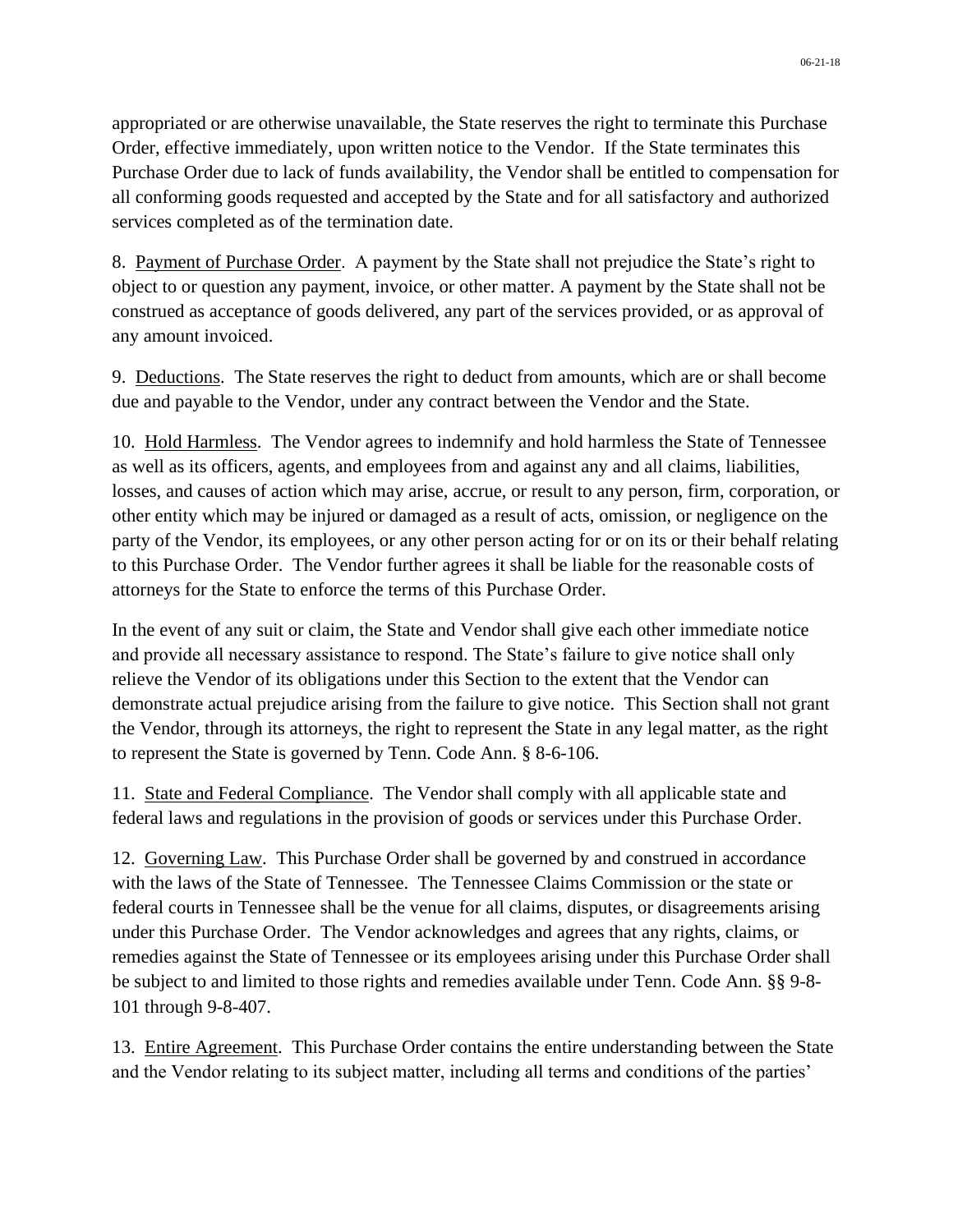agreement. This Purchase Order supersedes any and all prior understandings, representations, negotiations, and agreements between the State and the Vendor, whether written or oral.

# **B. Special Terms and Conditions**

14. Conflicting Terms and Conditions. Should any of these Special Terms and Conditions in Section B conflict with the Standard Terms and Conditions in Section A, the Standard Terms and Conditions shall control.

Add clear, non-conflicting terms and conditions as appropriate.

Add the following term, "Click-wrap Agreements" if the purchase involves information technology or otherwise appropriate. If unsure whether the Click-wrap Agreements term is appropriate, consult the CPO legal team.

#. Click-wrap Agreements. The Vendor agrees that click-wrap agreements shall not be binding upon the State, any State Agency, or any State Employee. No State Employee has the actual or apparent authority to enter into click-wrap agreements on behalf of the State without the approval of the Central Procurement Office and the Office of Information Resources. No State employee has the authority to modify, amend, or supplement this Purchase Order through a click-wrap agreement. This Purchase Order can only be modified, amended, or supplemented under these terms through an amendment, reduced to writing, and approved in accordance with the Central Procurement Office's rules, policies, and procedures.

# Add the following term, "Liens, Encumbrances, and Title" as appropriate.

#. Liens, Encumbrances, and Title. The Contractor owns and has good and marketable title to, and legal ownership of the goods, free and clear of any and all liens, security interests, pledges, mortgages, charges, limitations, claims, restrictions, rights of first refusal, rights of first offer, rights of first negotiation or other encumbrances of any kind or nature (collectively, "Encumbrances"). Upon delivery, without exception, the State will acquire from the Contractor legal and beneficial ownership of, good and marketable title to, and all rights to the goods to be sold to the State by the Contractor, free and clear of all Encumbrances. The Contractor shall, within ten (10) days after delivery deliver to the State if required by applicable law to establish or show evidence of ownership, any and all documents or certificates required to establish or show evidence of the State's ownership in the goods.

## Add the following term, "Iran Divestment Act" to Purchase Orders over \$1,000.

#. Iran Divestment Act. The requirements of Tenn. Code Ann. § 12-12-101, *et seq.*, addressing contracting with persons with investment activities in Iran, shall be a material provision of this Contract. The Contractor agrees, under penalty of perjury, that to the best of its knowledge and belief that it is not on the list created pursuant to Tenn. Code Ann. § 12-12-106.

Add the following term, "Federal Awards Procurement Standards" as appropriate.